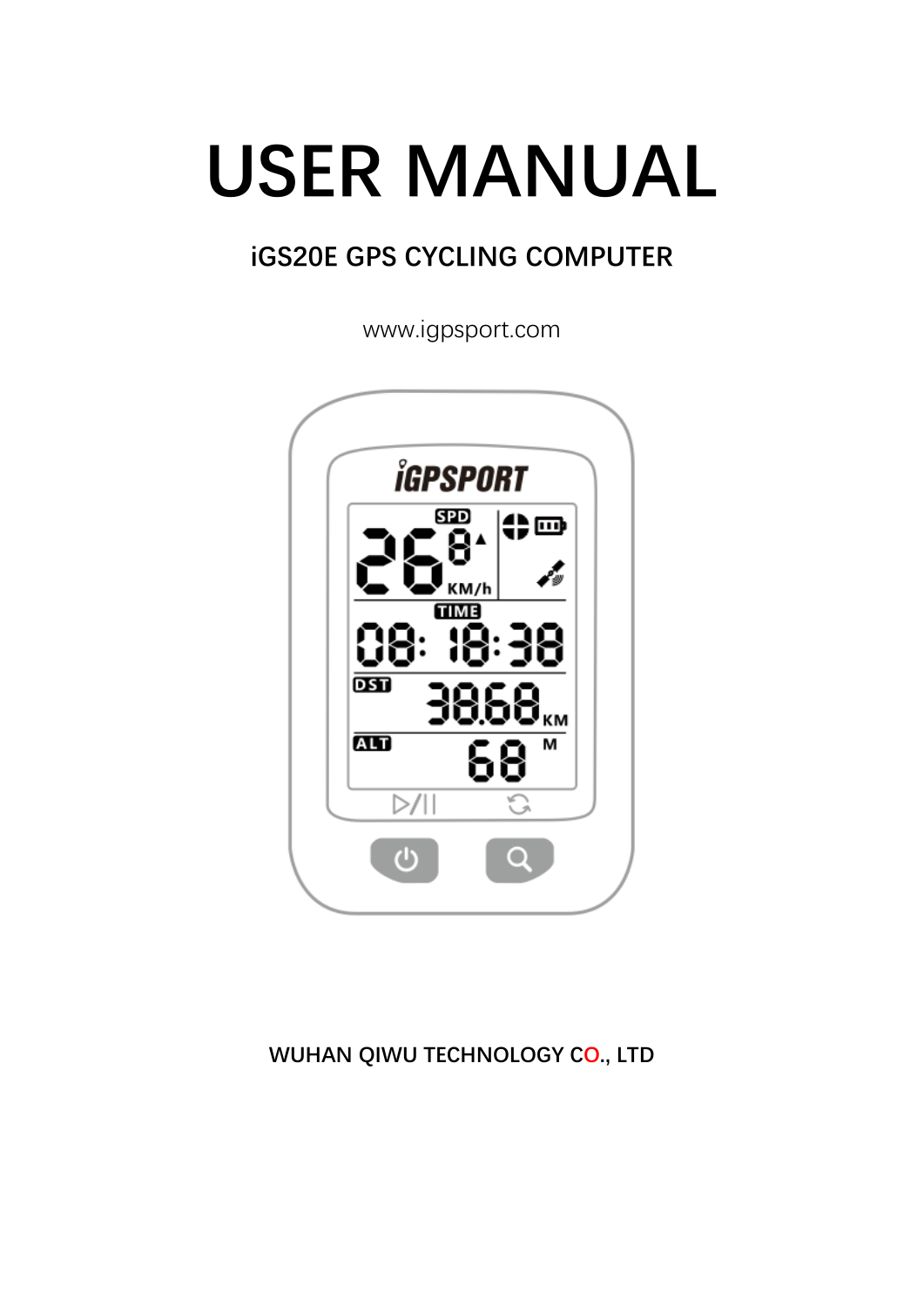## 1. STANDARD PACKAGE INCLUDES

iGS20E x1 Micro USB Cable x1 User Manual x1 Standard Bike Mount x2 Bike Mount Pad x2 O-Ring Band x4

## 2. BUTTONS



| Power on                    | Select <b>い</b>                                              |
|-----------------------------|--------------------------------------------------------------|
| <b>Record/Pause</b>         | Select $\bigcup$ to Record/Pause                             |
| Power off                   | Hold $\bullet$ more than 2 seconds                           |
| Forced shutdown<br>or Reset | Hold $\bullet$ more than 10 seconds                          |
| Switch display              | Select $Q$ to switch data pages                              |
| Setting time zone           | Hold $\alpha$ more than 2 seconds to enter time zone setting |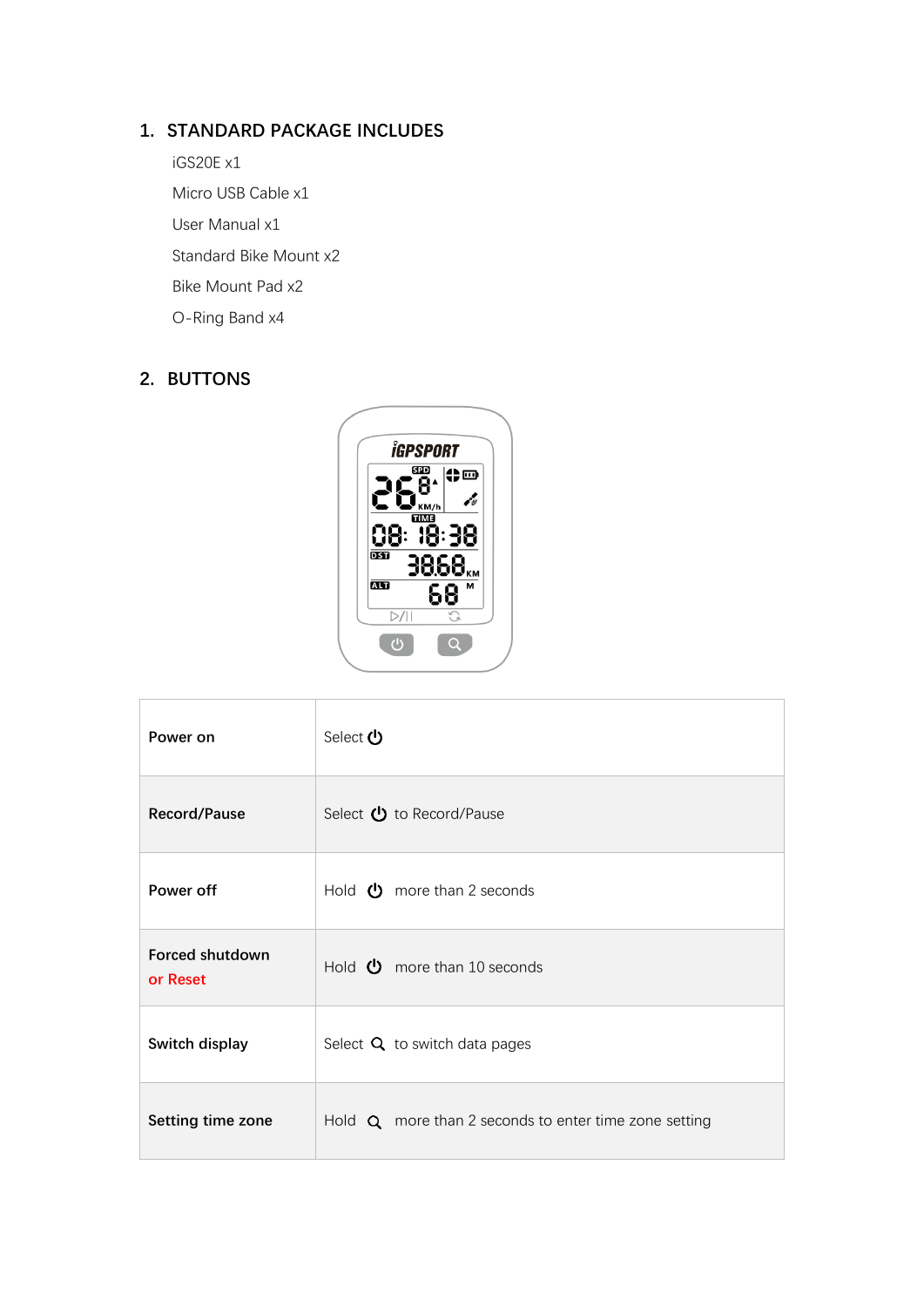## 3. STATUS ICONS

| $\overline{\mathbf{m}}$ | Full battery                                        |
|-------------------------|-----------------------------------------------------|
| $\blacksquare$          | Mid-capacity battery                                |
| ı.                      | Low battery                                         |
|                         | Out of battery and will shut off automatically soon |
|                         | Recording when flashing/ Pause when lighting up     |
|                         | No satellite signals                                |
|                         | Normal satellite signals                            |
|                         | Strong satellite signals                            |

## 4. INSTALLATION OF BIKE MOUNT

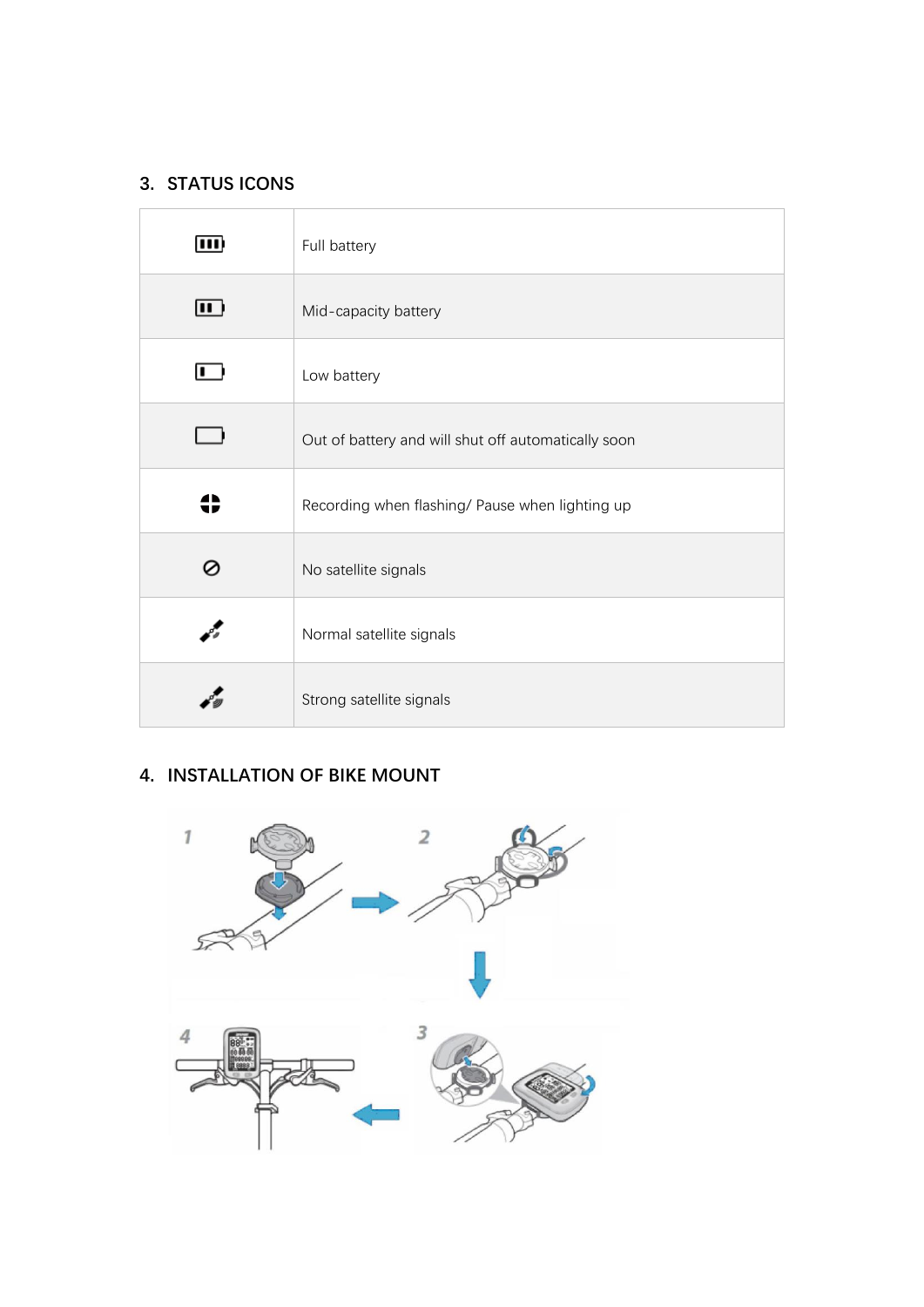## 5. ACQUIRING SATELLITE SIGNALS AND TIME SETTING

Please make sure iGS20E is outdoor and under a clear view of the sky. Usually it may take 5 to 120 seconds to locate satellite signals. Remain stationary when acquiring satellite signals. The time and date will be calibrated automatically after locate satellite signals.

## 6. SMART BACKLIGHT

iGS20E will automatically calculate the sunrise and sunset time based on the GPS position. Backlight turns on before sunset and turns off after sunrise automatically. When backlight is off, select any button to turn on backlight for 15 seconds.

## 7. BATTERY

Warning: Keep iGS20E far away from the fire.

| <b>Battery type</b>         | Rechargeable, built-in lithium-ion battery                                 |
|-----------------------------|----------------------------------------------------------------------------|
| <b>Battery life</b>         | About 25 hours, typical usage                                              |
| Operating temperature range | From -10 $^{\circ}$ to 50 $^{\circ}$ C (14 $^{\circ}$ to 122 $^{\circ}$ F) |
| Charging temperature range  | From 0 $^{\circ}$ to 45 $^{\circ}$ C (32 $^{\circ}$ to 113 $^{\circ}$ F)   |
| Input                       | DC5V, 500mA                                                                |
| Charging time               | 2.5 Hours                                                                  |

#### Note:

- 1) Please use DC 5V power adapter for charging.
- 2) As the temperature drops, the battery life will decrease.
- 3) iGS20E support charging during use.
- 4) Do not overstretch the USB plug for keeping waterproof and dustproof.

#### 8. SETTING TIME ZONE

Default time zone: UTC/GMT+08:00. Steps:

1) Hold right button more than 2 seconds to enter the setting mode.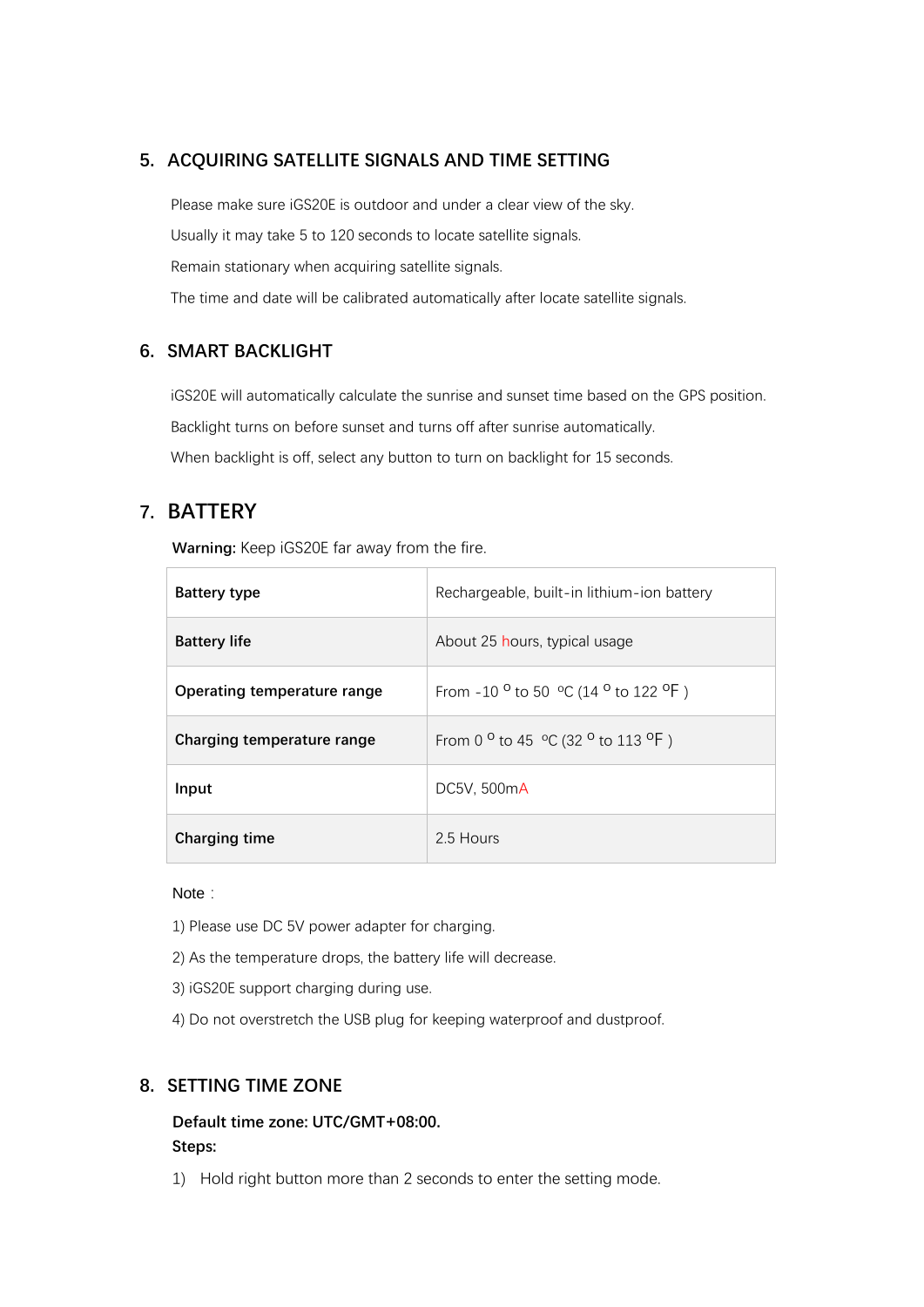- 2) Select left button or right button to change time zone.
- 3) Hold right button more than 2 seconds to save and exit.

#### Note:

The setting will be automatically saved if no operation in 10 seconds.

#### 9. UPLOAD FILES TO COMPUTER AND WEBSITE

- 1) Power off iGS20E.
- 2) Connect iGS20E to your computer via USB cable.
- 3) Select left button to enter connection mode, then battery icon lights up.

4) Computer will recognize iGS20E as a new disk, then copy the activity files in folder as below :\iGPSPORT\Activities\\*\*\*.fit to computer.

5) Login http://i.igpsport.com, select fit format files to upload.

#### Note:

1. iGS20E can store about 90 hours' riding files, when memory is not enough, it will delete the earliest file automatically. Please upload, backup and delete the files regularly.

2. The files can be upload to [www.strava.com](http://www.strava.com/) or other website which support fit format files.

#### 10. FACTORY RESET

#### Steps:

- 1) Power off iGS20E.
- 2) Connect iGS20E to power adaptor by USB cable.
- 3) Hold left and right button at the same time more than 5 seconds until  $H N$  display on the screen.
- 4) Disconnect iGS20E to power adaptor.

#### Note:

Factory reset will erase all data, please backup activity files before factory reset.

| <b>GPS</b>                 | High sensitive GPS                                           |
|----------------------------|--------------------------------------------------------------|
| Screen                     | 3.0x3.8cm, High brightness, High contrast, Anti-glare screen |
| <b>Temperature</b>         | $-10^{\circ}$ C ~50°C.                                       |
| Weight                     | About 59g                                                    |
| <b>Physical dimensions</b> | $46\times71\times22$ mm                                      |

#### 11. SPECIFICATIONS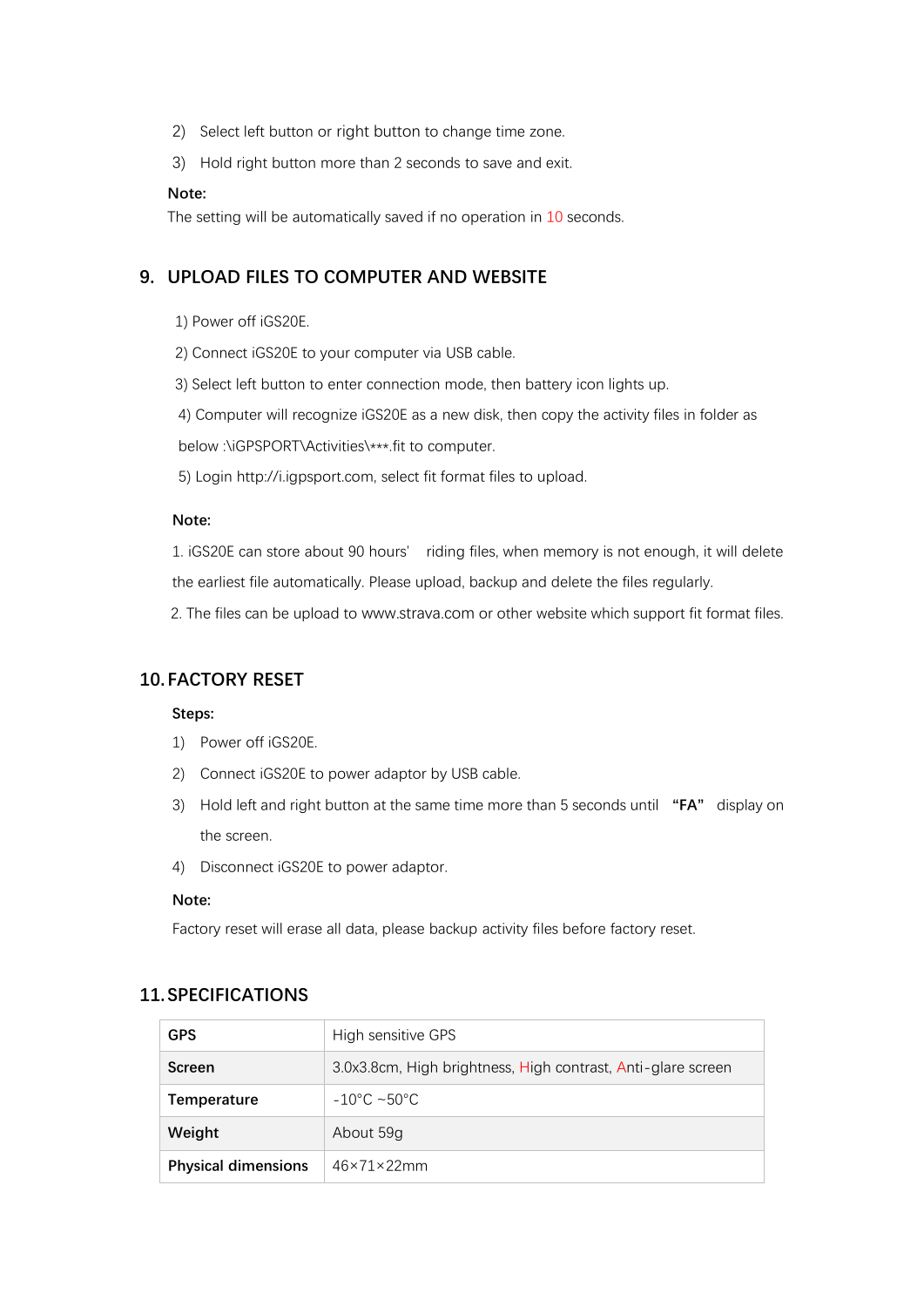| Waterproof      | IPX6                                                                                                                                    |
|-----------------|-----------------------------------------------------------------------------------------------------------------------------------------|
| Data Display    | 12 items of data:<br>Speed、Average Speed、Max Speed、Time、Trip Time、Date、<br>Distance, Calorie, Odometer, Gradient, Temperature, Altitude |
| Memory          | About 90 hours data (Depend on the memory usage)                                                                                        |
| <b>Battery</b>  | About 25 Hours, typical usage                                                                                                           |
| Interface       | Micro USB                                                                                                                               |
| Package include | iGS20E x1, Micro USB Cable x1, User Manual x1, Standard<br>Bike Mount x2, Bike Mount Pad x2, O-Ring Band x4                             |

### 12.ABBREVIATION

| AV         | Average                   |
|------------|---------------------------|
| <b>CAL</b> | Calories                  |
| <b>TEM</b> | Temperature               |
| <b>MX</b>  | Maximum                   |
| <b>ODO</b> | Odometer (Total distance) |
| <b>ALT</b> | Altitude                  |
| <b>DST</b> | Distance                  |
| <b>GRA</b> | Gradient                  |
| <b>SPD</b> | Speed                     |

## 13.CONTACT US

Official Website: [www.igpsport.com](http://www.igpsport.com/) Manufacturer: Wuhan Qiwu Technology Co., Ltd ADD: Hongshan District, Wuhan City, Hubei Province, China. Tel: (86) 27-87835568

Email: [info@igpsport.com,](mailto:info@igpsport.com) [service@igpsport.com](mailto:service@igpsport.com)